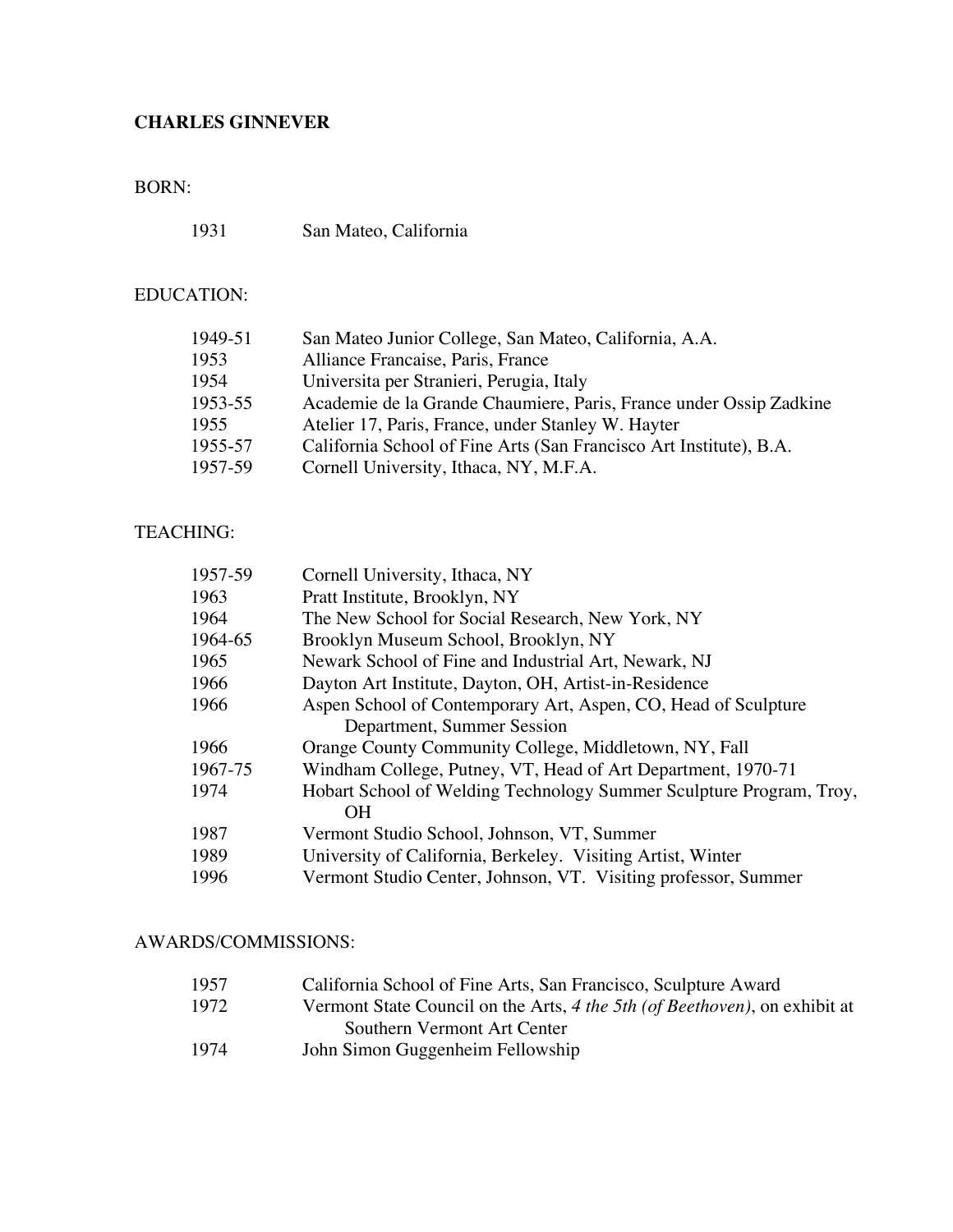### AWARDS/COMMISSIONS: Continued

|       | 1975      | National Endowment for the Arts, Individual Artist Grant                         |
|-------|-----------|----------------------------------------------------------------------------------|
|       | 1976      | General Services Administration Commission for St. Paul Courthouse, St.          |
|       |           | Paul, Minnesota, Protagoras                                                      |
|       |           | National Endowment for the Arts Commission for Walker Art Center,                |
|       |           | Minneapolis, Nautilus                                                            |
|       | 1977      | Knox Foundation Sculpture Competition for the City of Houston,                   |
|       |           | Pueblo Bonito                                                                    |
|       |           | National Endowment for the Arts Commission for the University of                 |
|       |           | Michigan, Ann Arbor, Daedalus                                                    |
|       | 1978      | State University of New York, Albany, Koronos                                    |
|       |           | University of Houston, Houston, Texas, Troika                                    |
|       | 1979      | Virlane Foundation, K & B Plaza, New Orleans, LA, The Bird (for                  |
|       |           | Charlie Parker)                                                                  |
|       | 1980      | Dayton Art Institute and the City Beautiful Council, Dayton, OH,                 |
|       |           | Movin' Out (for Jesse Owens)                                                     |
|       |           | Kanawa Arts Alliance and the National Endowment for the Arts,                    |
|       |           | Charleston, West Virginia, Charleston Arch                                       |
|       | 1981      | State University of New York, Buffalo, Atlantis                                  |
|       | 1983      | Hurd Development Corporation, Dallas, TX, Pisa                                   |
|       | 1985      | Hewlett-Packard Corporation, Palo Alto, CA, Untitled (In Homage to My<br>Father) |
|       | 1987      | Koll-Bernal Associates, Pleasanton, CA, Squared II                               |
|       | 1996      | APEC Sculpture Garden, Manila, Philippines: President's Choice, U.S.             |
| gift, |           |                                                                                  |
|       |           | <b>Nike</b>                                                                      |
|       | 1998      | <b>Pollock-Krasner Foundation Grant</b>                                          |
|       | 1999-2001 | Lee Krasner Foundation, Lifetime Achievement Award                               |

## SCULPTURE DANCES/PERFORMANCES:

| 1962  | Ergo Suits Carnival, Woodstock and Bridgehampton, NY |
|-------|------------------------------------------------------|
| 1963. | George Segal Farm, NJ, Fluxus Festival               |
| 1966  | The Dayton Art Institute, Dayton, OH, Events         |
| 1969  | Windham College, Putney, VT, Carnival                |
|       |                                                      |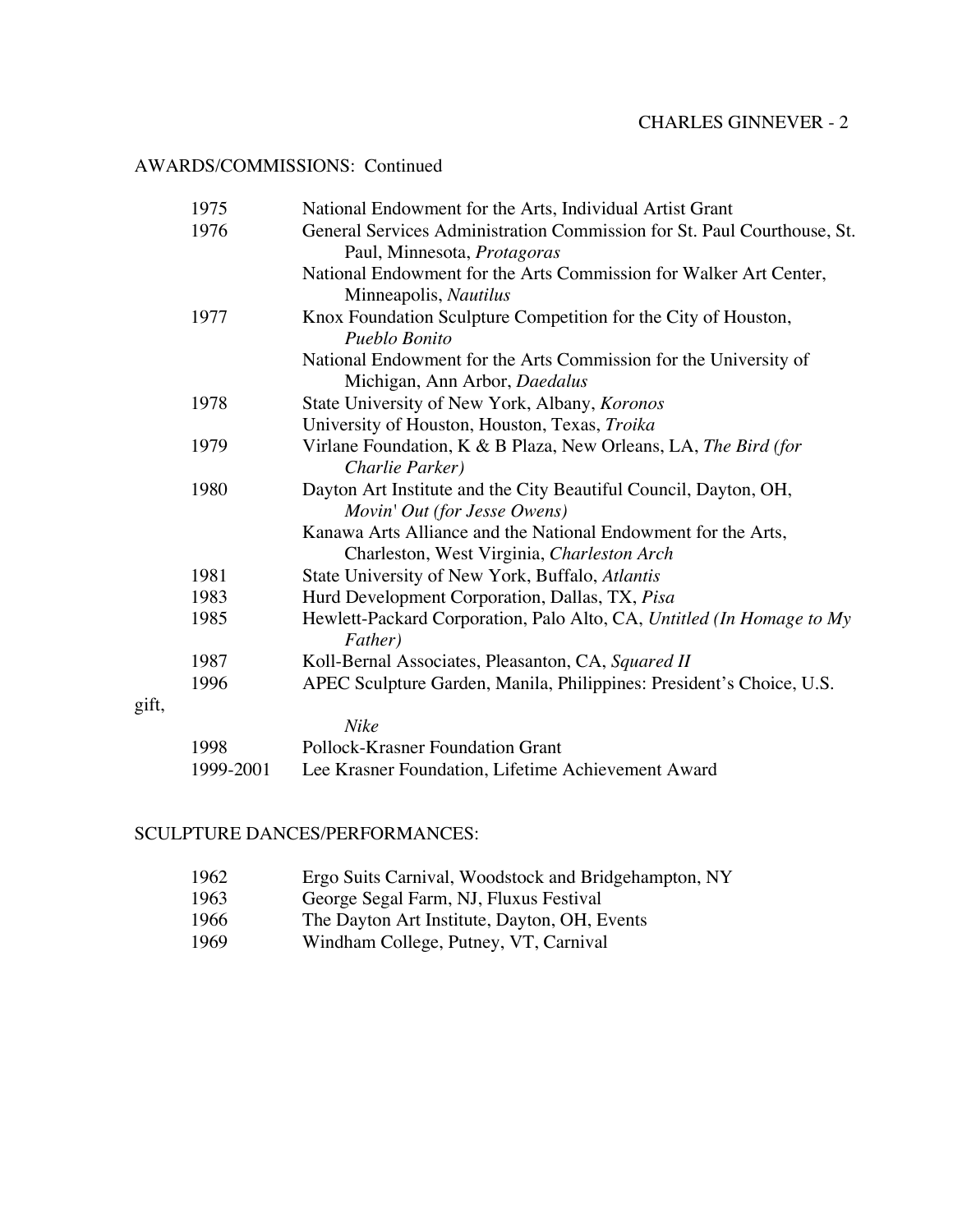## SOLO EXHIBITIONS:

| 1961 | Allan Stone Gallery, New York, NY                                                    |
|------|--------------------------------------------------------------------------------------|
| 1965 | Bennington College, Bennington, VT                                                   |
| 1968 | New York Loft, New York, NY, 10 Downtown                                             |
|      | Washington Square Park, New York, NY                                                 |
| 1970 | Battery Park, New York, NY (on extended exhibit)                                     |
|      | Paula Cooper Gallery, New York, NY                                                   |
| 1971 | Paula Cooper Gallery, New York, NY                                                   |
| 1972 | Dag Hammarskjold Plaza Sculpture Garden, New York, NY                                |
|      | Paula Cooper Gallery, New York, NY                                                   |
| 1975 | Sculpture Now, Inc., New York, NY, Charles Ginnever, 20 Years-20<br>Works. Catalogue |
| 1978 | Max Hutchinson Gallery, Houston, TX                                                  |
|      | Max Hutchinson Gallery, New York, NY                                                 |
|      | Smith Andersen Gallery, Palo Alto, CA                                                |
|      | Long Beach Museum of Art, Long Beach, CA                                             |
|      | Galerie Simonne Stern, New Orleans, LA, Charles Ginnever-Metal                       |
|      | Sculpture                                                                            |
| 1979 | ConStruct, Chicago, IL                                                               |
| 1980 | Storm King Art Center, Mountainville, NY. Catalogue                                  |
|      | Max Hutchinson Gallery, New York, NY                                                 |
| 1981 | ConStruct, Chicago, IL, Charles Ginnever: New Sculpture, April 3–<br>May 23          |
| 1983 | Marlborough Gallery, New York, NY, Charles Ginnever: Large Scale                     |
|      | Sculpture, May 7-July 2. Catalogue                                                   |
| 1984 | Fuller Goldeen Gallery, San Francisco, CA, February 15–March 10                      |
|      | Lee Park, Dallas, TX, Charles Ginnever: Large Scale Sculpture, March-<br>September   |
|      | Hurd Development, Dallas, TX, May - August                                           |
| 1986 | Fuller Goldeen Gallery, San Francisco, CA, Charles Ginnever: New                     |
|      | <i>Bronze Sculpture, June 11–July 3</i>                                              |
|      | Sculpture Fields, Kenoza Lake, NY, Charles Ginnever: Large Scale                     |
|      | Sculpture. Catalogue                                                                 |
| 1987 | Esprit Sculpture Garden, San Francisco, CA, Charles Ginnever: Large                  |
|      | Scale Sculpture, May 4-October                                                       |
|      | Dorothy Goldeen Gallery, Santa Monica, CA, Charles Ginnever:                         |
|      | Bronze and Steel Sculpture, October 14-November 7                                    |
| 1989 | Gerald Peters Gallery, Santa Fe, NM, Charles Ginnever: Bronze and                    |
|      | Steel, October 13-November 3                                                         |
| 1990 | Dorothy Goldeen Gallery, Santa Monica, CA, Charles Ginnever:                         |
|      | Bronze Sculpture, August 4-September 1                                               |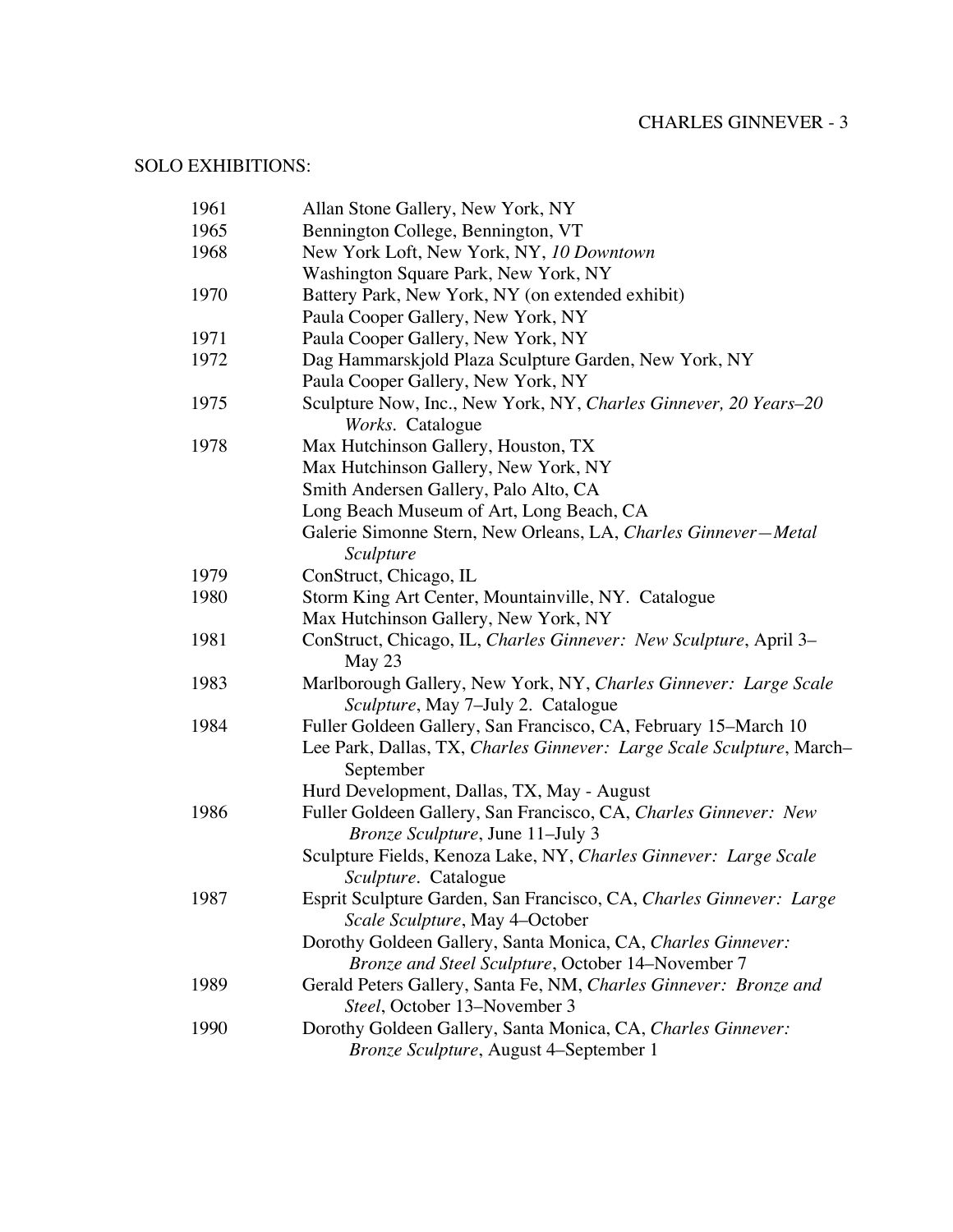## SOLO EXHIBITIONS: Continued

| 1991 | Gerald Peters Gallery, Santa Fe, NM, Charles Ginnever, October 10–     |
|------|------------------------------------------------------------------------|
|      | November 3                                                             |
| 1995 | Smith-Andersen Gallery, Palo Alto, CA, Charles Ginnever: Sculptures &  |
|      | <i>Etchings</i> , January 12–February 15                               |
| 1997 | Academy of Art College, San Francisco, CA, Sculpture, February 16–     |
|      | March 22                                                               |
| 1999 | Iris and B. Gerald Cantor Center for Visual Arts, Stanford University, |
|      | Stanford, CA, Rashomon                                                 |
| 2001 | Brian Gross Fine Art, San Francisco, CA, Charles Ginnever: Recent      |
|      | Sculpture                                                              |
| 2003 | Sonoma Museum of Visual Art, Santa Rosa, CA, Charles Ginnever,         |
|      | May 2003–May 2005                                                      |
|      | Art OMI, Ghent, NY, Charles Ginnever, July 2003–Spring 2005            |
|      |                                                                        |

### GROUP EXHIBITIONS:

| 1955 | The Six Gallery, San Francisco, CA                                              |
|------|---------------------------------------------------------------------------------|
|      | San Francisco Museum of Art, San Francisco, CA, Sculpture and Drawing<br>Annual |
| 1956 | San Francisco Museum of Art, San Francisco, CA, Bay Area Sculpture              |
|      | The Six Gallery, San Francisco, CA                                              |
|      | San Francisco Museum of Art, Sculpture and Drawing Annual                       |
| 1957 | Richmond Art Center, Richmond, CA, Sculpture Annual                             |
|      | The Six Gallery, San Francisco, CA                                              |
| 1958 | Spatsa Gallery, San Francisco, CA                                               |
| 1960 | Martha Jackson Gallery, New York, NY, New Forms, New Media,                     |
|      | <i>Parts I &amp; II.</i> Catalogue                                              |
| 1961 | Andrew Dickson White Museum, Cornell University, Ithaca, NY,                    |
|      | Young New York Artists                                                          |
| 1963 | Riverside Museum, New York, NY, 10 New York Artists                             |
|      | Provincetown, MA, two-man show                                                  |
| 1964 | Park Place Gallery, New York, NY                                                |
| 1965 | Los Angeles County Museum of Art, Los Angeles, CA                               |
|      | American Federation of the Arts, Color Sculpture. Travel through 1966           |
|      | American Express Pavilion, New York World's Fair, Flushing, NY,                 |
|      | ART '65 - Lesser Known and Unknown Painters, Young American                     |
|      | <i>Sculpture.</i> Catalogue                                                     |
| 1966 | Park Place Gallery, New York, NY, two-artist show                               |
|      | Park Place Gallery, New York, NY, Group Show                                    |
| 1967 | Gracie Mansion, New York, NY, Sculpture in Environment.                         |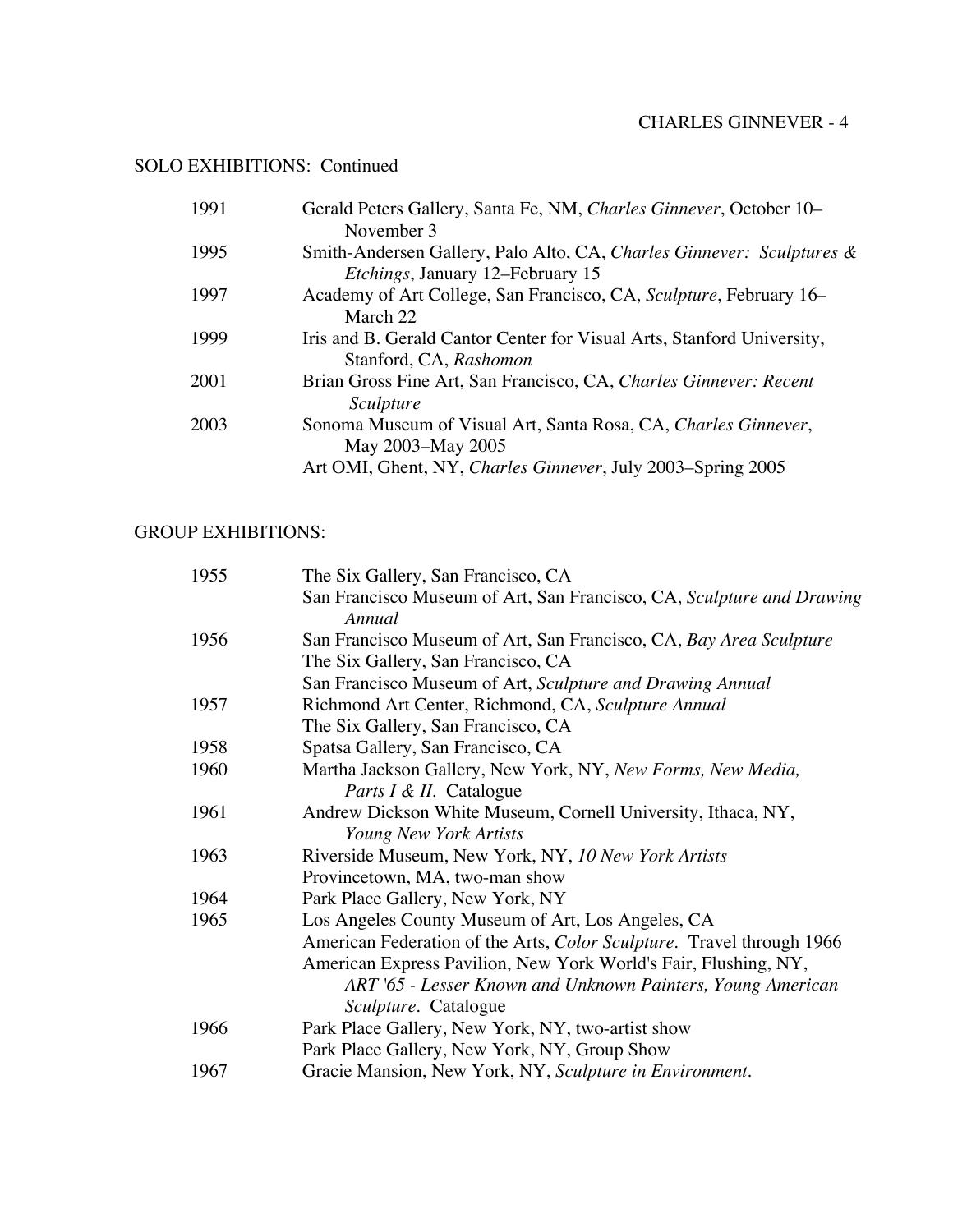| 1968      | Pucker Gallery, Charles A. Dana Creative Art Center, Colgate University,                                                           |
|-----------|------------------------------------------------------------------------------------------------------------------------------------|
|           | Hamilton, NY, 10 Downtown. Catalogue                                                                                               |
|           | Paula Cooper Gallery, New York, NY, Group Show                                                                                     |
| 1969      | Paula Cooper Gallery, New York, NY, Group Show                                                                                     |
| 1970      | Indianapolis Museum of Art, Indianapolis, IN                                                                                       |
|           | New Gallery, Cleveland, OH                                                                                                         |
|           | Paula Cooper Gallery, New York, NY, Group Show                                                                                     |
| 1971      | Paramus, NJ, Sculpture in the Park                                                                                                 |
| 1972      | Greenwich Library, Greenwich, CT, New York Artists from the Paula<br>Cooper Gallery                                                |
| 1974      | Sculpture Now, Inc., New York, NY, through January 1975                                                                            |
| 1976      | New Orleans Museum of Art, New Orleans, LA, Fine Arts in Federal                                                                   |
|           | Buildings, organized by the General Services Administration.<br>Catalogue                                                          |
|           | Walker Art Center, Minneapolis, MN, Sculpture Made in Place-Dill,                                                                  |
|           | Ginnever, Madsen. Catalogue                                                                                                        |
|           | Central City Park, Atlanta, GA                                                                                                     |
|           | Greenwich Arts Council, Greenwich, CT, Sculpture '76. Catalogue                                                                    |
|           | Nassau County Museum of Fine Arts, Roslyn, NY, Nine Sculptors-On<br>the Ground, In the Water, Off the Wall                         |
| 1977      | John Weber Gallery, New York, NY, Drawings for Outdoor Sculpture<br>1946–1977. Travel to: Mead Gallery, Amherst, MA; University of |
|           | California Art Galleries, Santa Barbara; La Jolla Museum of                                                                        |
|           | Contemporary Art, La Jolla, CA; Hayden Gallery, Massachusetts                                                                      |
|           | Institute of Technology, Cambridge. Catalogue                                                                                      |
|           | Wave Hill Sculpture Garden, Bronx, NY, Inaugural Exhibition                                                                        |
|           | Sculpture Now, Inc., New York, NY, Sculpture Yesterday/Today: Mark                                                                 |
|           | di Suvero, Tom Doyle, Peter Forakis, Charles Ginnever. Catalogue.                                                                  |
|           | Washington State University, Pullman, WA, Two Decades 1957–1977,                                                                   |
|           | <b>American Sculpture from Northwest Collections</b>                                                                               |
| 1978      | Max Hutchinson Gallery, Houston, TX                                                                                                |
|           | Sculpture Now, Inc., New York, NY, and the Herbert F. Johnson Museum                                                               |
|           | of Art, Cornell University, Ithaca, NY, Cornell Then, Sculpture Now.<br>Catalogue                                                  |
| 1979      | Lake George Arts Project, Lake George, NY, Prospect Mountain                                                                       |
| Sculpture |                                                                                                                                    |
|           | Show, An Homage to David Smith. Catalogue                                                                                          |
|           | Laumeier Sculpture Park, St. Louis, MO, Beginnings                                                                                 |
|           | University of Wisconsin, Oshkosh, WI                                                                                               |
|           | ConStruct, Chicago, IL, Group Show                                                                                                 |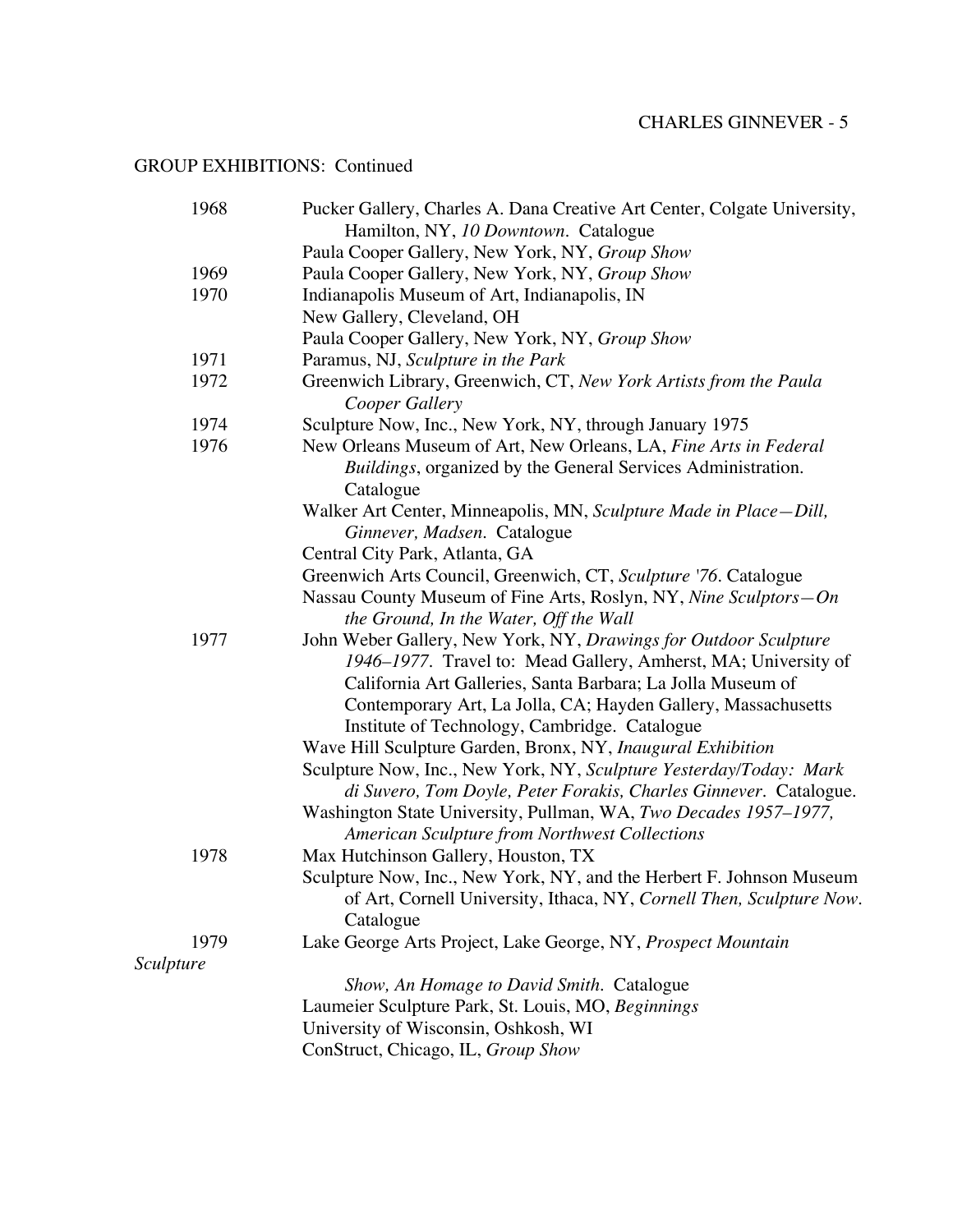| 1979       | ConStruct travelling exhibition, Mark di Suvero, Charles Ginnever, John |
|------------|-------------------------------------------------------------------------|
|            | Henry, Linda Howard, Lyman Kipp, Frank McGuire, Jerry Peart.            |
|            | Travel through 1981 to: The Fine Arts Museum of Long Island,            |
|            | Hempstead, NY; Grant Park, Chicago, IL; The Arts Festival of            |
|            | Atlanta, Atlanta, GA; Shidoni Gallery, Tesuque, NM. Catalogue           |
| 1980       | Travelling exhibition to museums throughout 1981, Reality of Illusion   |
|            | ConStruct, Chicago, IL, Group Show                                      |
|            | New Orleans, LA, Contemporary American Sculpture, through 1981          |
|            | The Hyde Collection, Glen Falls, NY, Sculptors' Studies: The Prospect   |
|            | <b>Mountain Sculpture Show</b>                                          |
|            | Sun Gallery, Hayward, CA, Sculpture                                     |
|            | ConStruct, Chicago, IL, Group Drawing Show                              |
|            | Max Hutchinson Gallery, New York, NY, 10 Abstract Sculptures,           |
|            | 1940-1980                                                               |
|            | ConStruct Outdoor Travelling Exhibition sponsored by Interpace          |
|            | Corporation, American Eight. Travel through 1981 to: Museum of          |
|            | American Art, New Britain, CT; Memorial Art Gallery, Rochester,         |
|            | NY; Interpace Corporation Headquarters, Parsippany, NJ; Ashland         |
|            | College, Ashland, OH. Catalogue                                         |
|            | National Collection of Fine Arts, Smithsonian Institution, Washington,  |
|            | DC, Across the Nation, Fine Art for Federal Buildings, 1972-1979.       |
|            | Travel. Catalogue                                                       |
|            | Middendorf/Lane Gallery, Washington, DC, The Sculptors of ConStruct.    |
|            | ConStruct Small Scale Travelling Exhibition, University of North        |
|            | Dakota, Grand Forks. Travel to Columbus, IN                             |
|            | Philbrook Art Center, Tulsa, OK                                         |
| 1981       | Max Hutchinson Gallery, New York, NY, Sculptors' Drawings,              |
| Maquettes, |                                                                         |
|            | and Proposals                                                           |
|            | Tallgrass/Crown Center, Kansas City, MO, 10: A Spectrum                 |
|            | Quay Gallery, San Francisco, CA, Sculptors' Work on Paper, November     |
|            | $3 - 28$                                                                |
|            | Cleveland, OH, Sculpture Outside in Cleveland. Catalogue                |
|            | FIAC Art Fair, Grand Palais, Paris, France                              |
|            | Park West Galleries, Southfield, MI from Max Hutchinson Gallery, New    |
|            | York, Sculpture Now: Contemporary American Sculpture,                   |
|            | November 19, 1981–January 15, 1982                                      |
| 1982       | Chicago Art Fair, Chicago, IL, Mile of Sculpture, May                   |
|            | Palo Alto Cultural Center, Mitchell Park Site, Palo Alto, CA, Palo Alto |
|            | Outdoor Sculpture Invitational, June 15, 1982–June 30, 1983             |
|            | Laumeier Sculpture Park, St. Louis, MO                                  |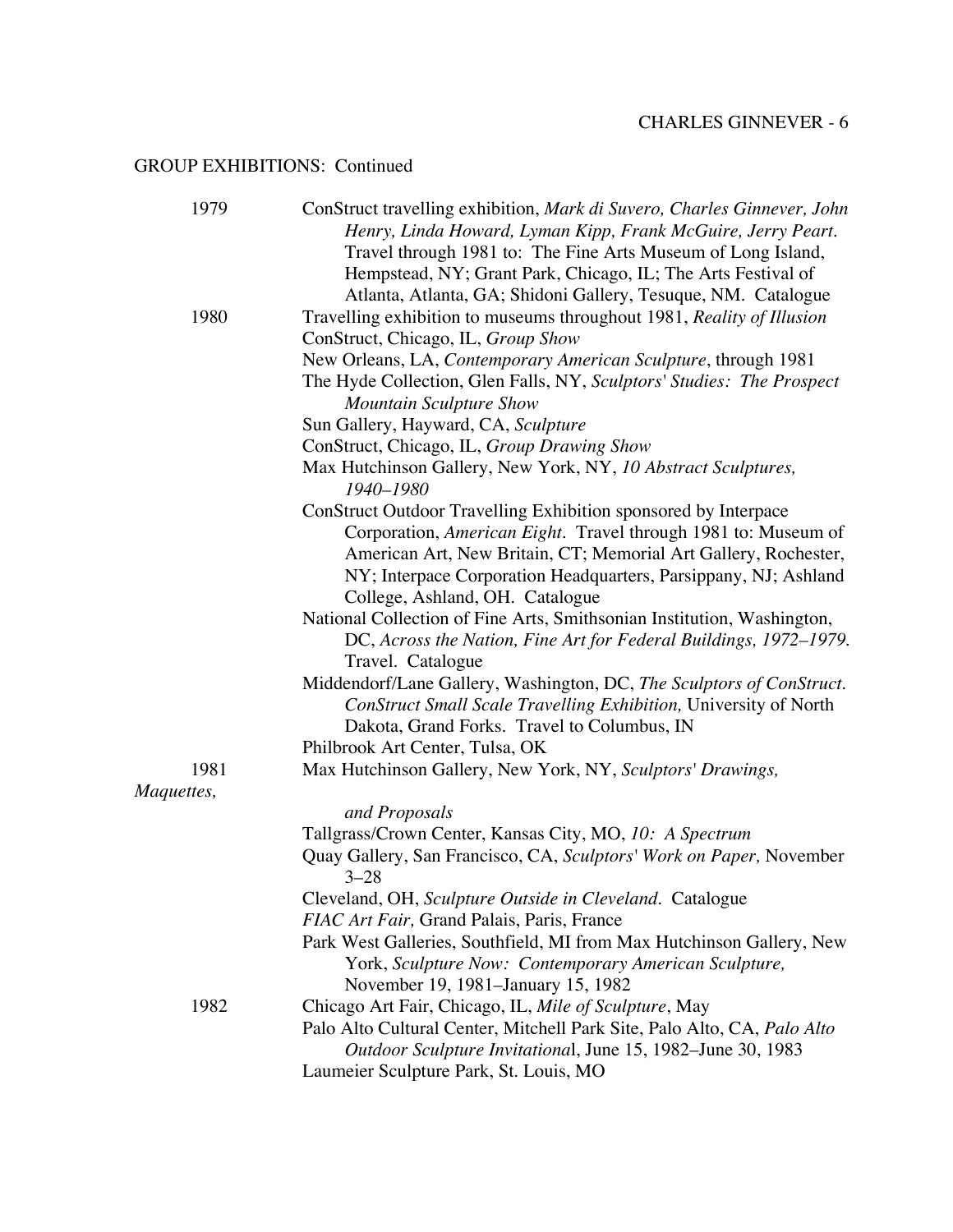| 1982     | Fort Mason, San Francisco, CA, Public Sculpture/Public Sites.                                                                      |
|----------|------------------------------------------------------------------------------------------------------------------------------------|
|          | John Berggruen Gallery, San Francisco, CA, Aspects of Sculpture                                                                    |
|          | ConStruct Sculpture Park, North Miami, FL, November 21, 1982-                                                                      |
|          | Spring 1983                                                                                                                        |
| 1983     | Metropolitan Museum and Art Center, Coral Gables, FL, ConStruct South,                                                             |
|          | January 16 - March 15                                                                                                              |
|          | Chicago, IL, Chicago Sculpture International: Mile 2, May. Catalogue                                                               |
|          | Virginia Museum, Richmond, VA, Sculpture in the Garden, August 10,<br>1983–August 10, 1984                                         |
|          | Nassau County Museum of Fine Art, Roslyn, NY, Sculpture: The                                                                       |
|          | Tradition in Steel, October 9, 1983–January 22, 1984. Catalogue                                                                    |
|          | Max Hutchinson Gallery, New York, NY, Varieties of Sculptural Ideas:<br>Drawings and Maquettes, December 22, 1983-January 28, 1984 |
|          | ConStruct Sculpture Park, North Miami, FL, ConStruct Group Show                                                                    |
| 1984     | Miami-Dade Community College Gallery, Miami, FL, ConStruct,<br>March 8-29                                                          |
|          | Robert Hull Fleming Museum, University of Vermont, Burlington, VT,                                                                 |
|          | Contemporary Artists in Vermont, September 25–December 30                                                                          |
|          | Marlborough Gallery, New York, NY, Masters of Modern and                                                                           |
|          | Contemporary Sculpture, November 8-December 4                                                                                      |
|          | Diane Brown Gallery, New York, NY, The Success of Failure,                                                                         |
|          | December 12, 1984–January 12, 1985                                                                                                 |
| 1985     | American Academy and Institute of Arts and Letters, New York, NY,                                                                  |
|          | Paintings and Sculpture by Candidates for Art Awards, March 4-31                                                                   |
| 1986     | Fuller Goldeen Gallery, Los Angeles Contemporary Art Fair, Los                                                                     |
| Angeles, |                                                                                                                                    |
|          | CA, December 3–5                                                                                                                   |
|          | The Art Store Gallery, Oakland, CA, Shoebox Show, December 11, 1986–<br>January 15, 1987                                           |
| 1987     | Laumeier Sculpture Park, St. Louis, MO, The Success of Failure, February                                                           |
|          | 15-March 29. Traveled by Independent Curators, Inc. to:                                                                            |
|          | University Art Gallery, North Texas State University, Denton,                                                                      |
|          | August 31-September 25; Johnson Gallery, Middlebury College,                                                                       |
|          | Middlebury, VT, October 25–December 13; University of Arizona                                                                      |
|          | Museum of Art, Tucson, January 31–March 12, 1988. Catalogue                                                                        |
|          | Cold Spring Laboratory, Cold Spring Harbor, NY, Nothing But Steel,                                                                 |
|          | June 1, 1987–March 31, 1988                                                                                                        |
|          | Anchorage Museum of History and Art, Anchorage, AK, Sculpture:                                                                     |
|          | Looking Into Three Dimensions, June 28, 1987–May 29, 1988.                                                                         |
|          | Travel to: Alaska State Museum, Juneau, July 1-August 7, 1988;                                                                     |
|          | University of Alaska Museum, Fairbanks, August 19–October 16,                                                                      |
|          | 1988. Catalogue                                                                                                                    |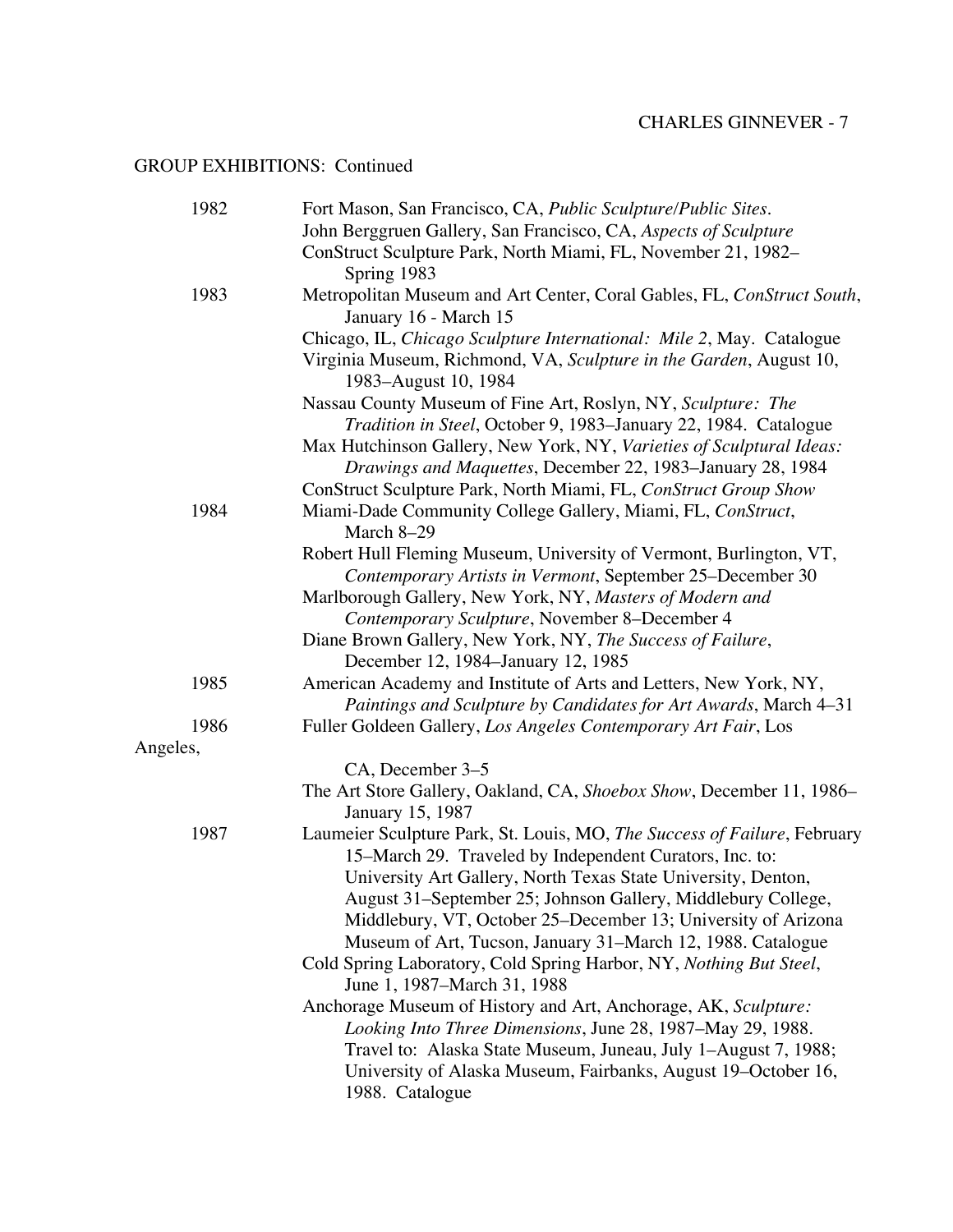| 1987 | Anne Reed Gallery, Ketchum, ID, June 29 - October 1                                                                                                                                                         |
|------|-------------------------------------------------------------------------------------------------------------------------------------------------------------------------------------------------------------|
|      | Seattle Art Museum, Seattle, WA, Recent Modern Acquisitions, August 27<br>$-$ October 18                                                                                                                    |
|      | Dorothy Goldeen Gallery, Santa Monica, CA, Gallery Artists, September<br>10-October 10                                                                                                                      |
| 1988 | Walnut Creek Civic Arts Gallery, Walnut Creek, CA, Bay Area Bronze,<br>January 13-March 12                                                                                                                  |
|      | Palo Alto Cultural Center, Palo Alto, CA, Bay Area Sculpture: Metal,<br>Stone and Wood, February 21-April 24                                                                                                |
|      | Sheehan Gallery, Whitman College, Walla Walla, WA, Cast in Walla<br>Walla, November 14–December 16                                                                                                          |
|      | Dorothy Goldeen Gallery, Santa Monica, CA, Private Reserve,<br>December 1-31                                                                                                                                |
| 1989 | Sabbeth Art Gallery, Wunsch Arts Center, Glen Cove, NY, A Salute<br>to the Gateway Public Sculpture, August 4-13                                                                                            |
|      | Anne Reed Gallery, Ketchum, ID, Sculpture: Visions Transformed,<br>July 1-August 1                                                                                                                          |
| 1990 | Socrates Sculpture Park, Long Island City, NY, Opening Celebration,<br>April 8-October 15                                                                                                                   |
|      | Marvin Seline Gallery, Houston, TX, From California, April 21 - May 19<br>Anne Reed Gallery, Ketchum, ID, Sculpture: Visions Transformed II,<br>July 6-August 4                                             |
| 1991 | Natsoulas/Novelozo Gallery, Davis, CA, The Spatsa Gallery: 1958-1961,<br>January 11–February 3. Catalogue                                                                                                   |
|      | Dorothy Goldeen Gallery, Santa Monica, CA, Monochrome, March 31-<br>May 11                                                                                                                                  |
|      | Anne Reed Gallery, Ketchum, ID, Sculpture: Visions Transformed III,<br>July 5-August 9                                                                                                                      |
|      | Andre Emmerich Gallery, New York, NY, Table Sculpture, July 8-<br>August 16                                                                                                                                 |
| 1992 | Ann Jaffe Gallery, Bay Harbor, FL, 27 Anniversary Show, January 7-31<br>Gallery Camino Real, Boca Raton, FL, Bronze, January 16–February 8<br>Andre Emmerich Gallery, New York, NY, Table Sculpture, May 2- |
|      | June 26                                                                                                                                                                                                     |
|      | Anne Reed Gallery, Ketchum, ID, Visions Transformed IV, July 8-<br>August 5                                                                                                                                 |
| 1993 | Anne Reed Gallery, Ketchum, ID, March 5-April 15                                                                                                                                                            |
|      | Contract Design Center, San Francisco, CA, Line, Mass, Process, March 4<br>$-May$ 31                                                                                                                        |